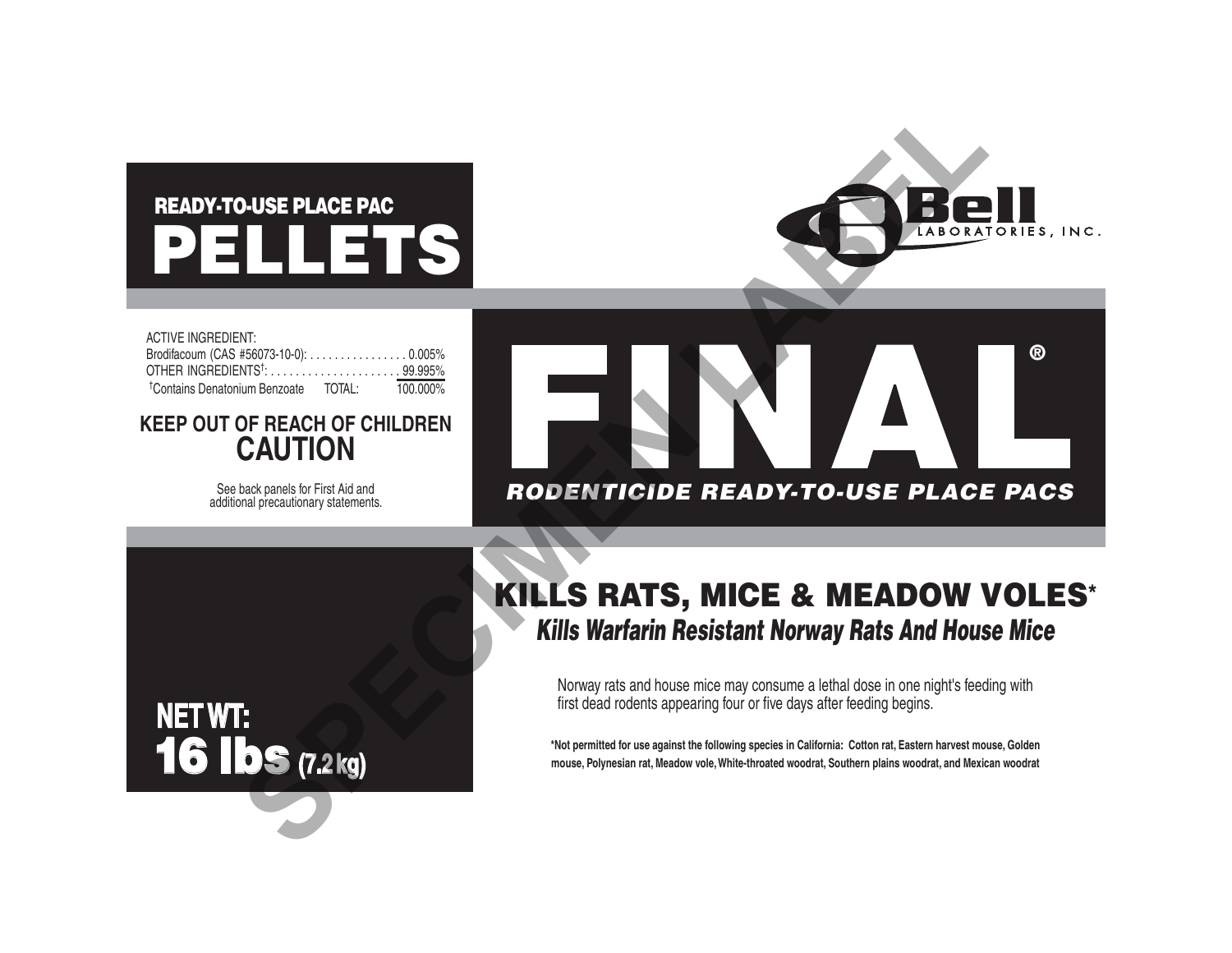#### **DIRECTIONS FOR USE**

It is a violation of Federal law to use this product in a manner inconsistent with its labeling. **READ THIS LABEL:** Read this entire label and follow all use directions and use precautions. Use only for sites, pests, and application methods described on this label.

**IMPORTANT:** Do not expose children, pets, or nontarget animals to rodenticides. To help to prevent exposure: 1. Store unused product out of reach of children and pets.

- 2. Apply bait in locations out of reach of children, pets, domestic animals and nontarget wildlife, or in tamper-resistant bait stations. These stations must be resistant to destruction by dogs and by children under six years of age, and must be used in a manner that prevents such children from reaching into bait compartments and obtaining bait. If bait can be shaken from bait stations when they are lifted, units must be secured or otherwise immobilized. Stronger bait stations are needed in areas open to hoofed livestock, raccoons, bears, or other potentially destructive animals, or in areas prone to vandalism.
- 3. Dispose of product container and unused, spoiled, or unconsumed bait as specified on this label.

#### **Bait stations are mandatory for outdoor, above-ground use. Tamper-resistant bait stations must be used wherever children, pets, non-target mammals, or birds may have access to the bait placement location.**

**USE RESTRICTIONS:** This product may only be used to control the following rodent pests in and around man-made structures: House mouse (*Mus musculus*), Norway rat (*Rattus norvegicus*), Roof rat (*Rattus rattus*), Cotton rat\* (*Sigmodon hispidus*), Eastern harvest mouse\* (*Reithrodontomys humuli*), Golden mouse\* (*Ochrotomys nuttalli*), Polynesian rat\* (*Rattus exulans*), Meadow vole\* (*Microtus pennsylvanicus*), White-throated woodrat\* (*Neotoma albigula*), Southern plains woodrat\* (*Neotoma micropus*), and Mexican woodrat\* (*Neotoma mexicana*). This product must be used in and within 100 feet of man-made structures constructed in a manner so as to be vulnerable to commensal rodent invasions and/or to harboring or attracting rodent infestations. Examples of such structures include homes and other permanent or temporary residences, food processing facilities, industrial and commercial buildings, trash receptacles, agricultural and public buildings, transport vehicles (ships, trains, aircraft), docks and port or terminal buildings and related structures around and associated with these sites. Fence and perimeter baiting, beyond 100 feet from a structure as defined above, is prohibited. This product must not be applied directly to food or feed crops.

Burrow baiting with Final Rodenticide Ready-To-Use Place Pacs is prohibited.

Do not place near or inside ventilation duct openings. Do not contaminate water, food, feedstuffs, food or feed handling equipment, or milk or meat handling equipment or surfaces that come into direct contact with food. When used in USDA inspected facilities, this product must be applied in tamper-resistant bait stations. Do not broadcast bait. Do not use this product in sewers.

Do not sell this product in individual containers holding less than 16 pounds of bait.

SELECTION OF TREATMENT AREAS: Determine areas where rats, mice, or meadow voles<sup>\*</sup> will most likely find and consume the bait. Generally, these areas are along walls, by gnawed openings, in corners and concealed places, between floors and walls, or in locations where rats, mice, or meadow voles\* or their signs have been seen. Protect bait from rain and snow. Remove as much alternative food as possible.

#### **APPLICATION DIRECTIONS:**

**RATS:** Apply 4 to 16 pacs (at intervals of 15 to 30 feet) per placement in infested areas. Maintain an uninterrupted supply of fresh bait for at least 10 days or until there no longer are signs of fresh rat activity. **MICE AND MEADOW VOLES\*:** Apply 1 pac per placement. Space placements at 8 to 12 foot intervals in infested

areas. Two pacs may be applied at points of extremely high mouse or meadow vole\* activity. Maintain an uninterrupted supply of fresh bait for at least 15 days or until there no longer are signs of fresh mouse or meadow vole\* activity.

**FOLLOW-UP:** Replace contaminated or spoiled bait immediately. Wearing gloves, collect and dispose of all dead, exposed animals and leftover bait. To prevent reinfestation, limit sources of rodent food, water, and harborage as



## KILLS RATS & MICE *Kills Warfarin Resistant Norway Rats And House Mice* KILLS RATS, MICE, & MEADOW VOLES\*

Norway rats and house mice may consume a lethal dose in one night's feeding with first dead rodents appearing four or five days after feeding begins.

ACTIVE INGREDIENT: Brodifacoum (CAS #56073-10-0): . . . . . . . . . 0.005% OTHER INGREDIENTS†: . . . . . . . . . . . . . . . . . . . . . . . . . . 99.995% †Contains Denatonium Benzoate TOTAL

## **KEEP OUT OF REACH OF CHILDREN CAUTION**

See side panels for First Aid and additional precautionary statements.

## **STORAGE AND DISPOSAL**

Do not contaminate water, food or feed by storage or disposal.

Pesticide Storage: Store only in original container in a cool, dry place inaccessible to children and pets. Keep containers closed and away from other chemicals.

**Pesticide Disposal:** Dispose of wastes resulting from the use of this product in trash or at an approved waste disposal facility.

**Container Handling:** Nonrefillable container. Do not reuse or refill this container. **[Plastic:]** Offer for recycling or reconditioning; or puncture and dispose of in a sanitary landfill; or by incineration. In most states, burning is not allowed. **[Paper:]** Dispose of empty container by placing in trash, at an approved waste disposal facility or by ncineration. In most states, burning is not allowed.

**WARRANTY:** To the extent consistent with applicable law, seller makes no warranty, expressed or implied, concerning the use of this product other than indicated on the label. Buyer assumes all risk of use and/or handling of this material when such use and/or handling is contrary to label instructions.



## **DIRECTIONS FOR USE** (Continued from other panel)

much as possible. If reinfestation does occur, repeat treatment. Where a continuous source of infestation is present, establish permanent bait stations and replenish as needed.

#### **PRECAUTIONARY STATEMENTS**

#### **Hazards to Humans and Domestic Animals**

**CAUTION:** Harmful if swallowed. Keep away from children, domestic animals and pets. All handlers (including applicators) must wear shoes plus socks, and gloves. Any person who retrieves carcasses or unused bait following application of this product must wear waterproof gloves.

#### **User Safety Requirements**

Follow manufacturer's instruction for cleaning/maintaining PPE. If no such instructions for washables, use detergent and hot water. Keep and wash PPE separately from other laundry. Remove PPE immediately after handling this product. Wash the outside of gloves before removing. As soon as possible, wash hands thoroughly after applying bait and before eating, drinking, chewing gum, using tobacco or using the toilet and change into clean clothing.

| <b>FIRST AID</b>                                    |                                                                                                                                                                                                                                                                          |  |  |
|-----------------------------------------------------|--------------------------------------------------------------------------------------------------------------------------------------------------------------------------------------------------------------------------------------------------------------------------|--|--|
| HAVE LABEL WITH YOU WHEN OBTAINING TREATMENT ADVICE |                                                                                                                                                                                                                                                                          |  |  |
| If Swallowed                                        | • Call a poison control center, doctor, or 1-877-854-2494 immediately for treatment advice.<br>• Have a person sip a glass of water if able to swallow.<br>• Do not induce vomiting unless told to do so by the poison control center or doctor.                         |  |  |
| If In Eyes                                          | • Hold eye open and rinse slowly and gently with warm water for 15-20 minutes.<br>Remove contact lenses, if present, after the first 5 minutes, then continue rinsing eye.<br>Call a poison control center, doctor, or 1-877-854-2494, immediately for treatment advice. |  |  |

#### **NOTE TO PHYSICIAN**

If swallowed, this material may reduce the clotting ability of the blood and cause bleeding. If ingested, administer Vitamin K1 intramuscularly or orally. Vitamin K1 is antidotal at doses of 10–20 mg (**not** mg/kg). Repeat as necessary based on monitoring of prothrombin times.

#### **TREATMENT FOR PET POISONING**

If animal eats bait, call veterinarian or 1-877-854-2494 at once. **NOTE TO VETERINARIAN**

**Anticoagulant Brodifacoum:** For animals ingesting bait and/or showing poisoning signs (bleeding or elevated prothrombin times), give Vitamin K1 at doses of 2–5 mg/kg. If needed, check prothrombin times every 3 days until values return to normal (up to 30 days). In severe cases, blood transfusions may be needed.

#### **ENVIRONMENTAL HAZARDS**

This product is extremely toxic to mammals and birds. Dogs, cats and other predatory and scavenging mammals and birds might be poisoned if they feed upon animals that have eaten this bait. This pesticide is toxic to fish. Do not apply directly to water, or to areas where surface water is present or to intertidal areas below the mean high water mark. Runoff also may be hazardous to aquatic organisms in water adjacent to treated areas. Do not contaminate water when disposing of equipment wash water or rinsate.

**\*Not permitted for use against the following species in California: Cotton rat, Eastern harvest mouse, Golden mouse, Polynesian rat, Meadow vole, White-throated woodrat, Southern plains woodrat, and Mexican woodrat**

EPA REG. NO. 12455-91 **FPA EST NO. 12455-WI-1** 

**291 x 0.88 oz (25g) Place Pacs**

041916/09-15